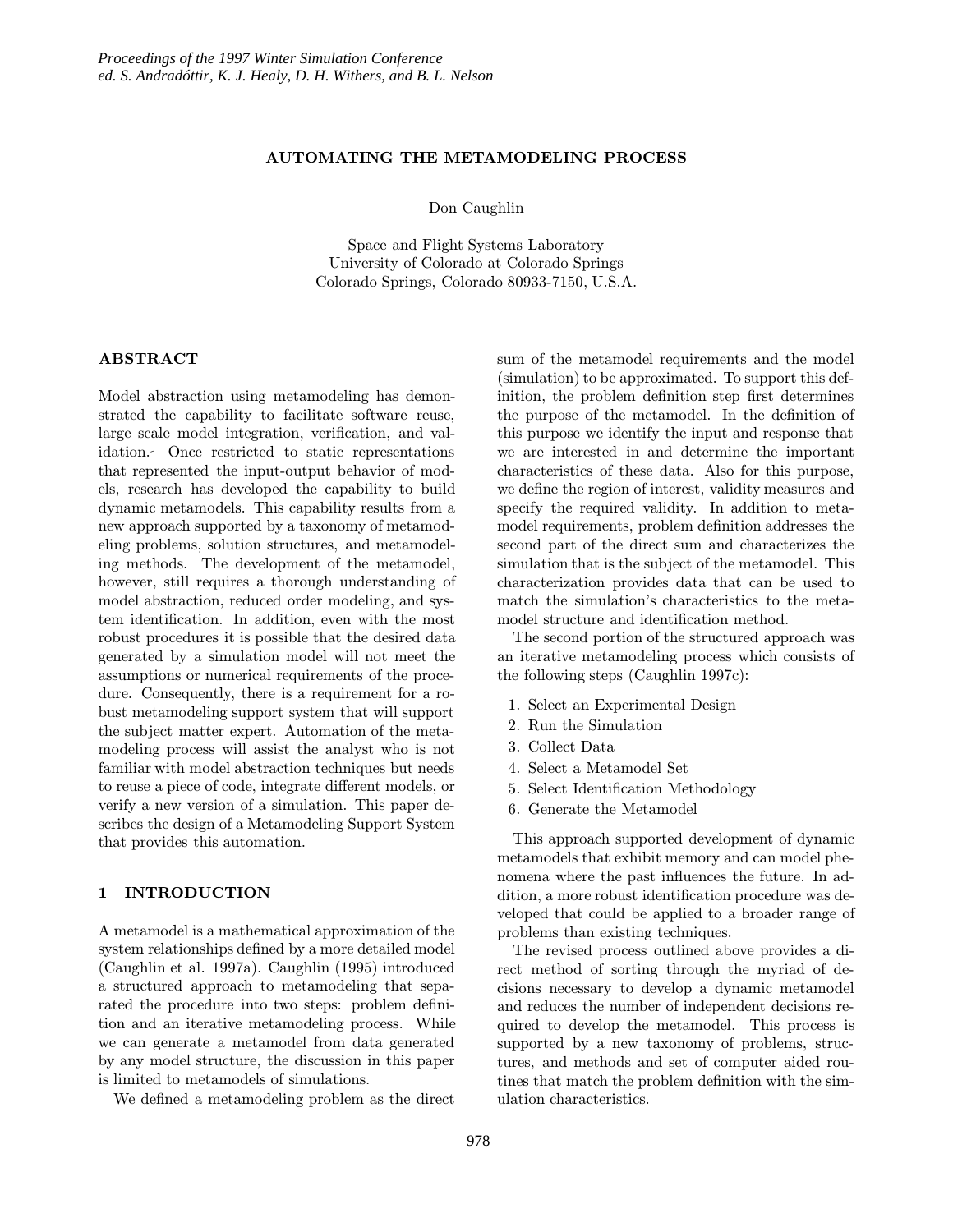Even with a new approach supported by a taxonomy of metamodeling problems, solution structures, and metamodeling methods, the development of the metamodel still required a thorough understanding of model abstraction, reduced order modeling, and system identification.

In addition, even with the most robust procedures it is possible that the desired data generated by a simulation will not meet the assumptions or numerical requirements of the identification procedure.

Consequently, the widespread use of metamodeling as a method of model abstraction requires an automated support system to assist the analyst. This paper describes research into the design of a prototype Metamodeling Support System (MSS) to automate model abstraction. The prototype system will assist the analyst who is not familiar with model abstraction techniques but needs to reuse a piece of code, integrate different models, or verify a new version of a simulation.

## 2 DEVELOPMENT AND SYSTEM OVERVIEW

The MSS program provides a semi-automated support system to assist an analyst/modeler in developing a metamodeling abstraction of a more detailed model. This system supports the metamodeling approach outlined above and covered in the references.

## 2.1- Technical Program

The MSS development program is divided into two development phases:

- 1. Build 1
- 2. Prototype Metamodeling Support System

The MSS Build 1 establishes the baseline and provides the following capabilities:

- 1. A metamodeling system based on an objectoriented architecture that is capable of future expansion.
- 2. The capability to analyze the source code, generate and run the simulation, and gather data.
- 3. Data storage and analysis routines.
- 4. Metamodeling routines and procedures to generate and verify the metamodel.

In Build 1, the MSS provides an executive and automated routines to analyze and run the simulations to gather the data for the metamodel. Existing identification algorithms will be incorporated into this system to provide the basic capability to generate metamodels.

The automated system support discussed above will be provided by an expert system. An expert system is the union of declarative knowledge and inference. The knowledge base contains the declarative knowledge. The inference engine controls the application of that knowledge. It is an algorithm that dynamically directs or controls the system when it searches the knowledge base.

The Prototype Metamodeling Support System is a near-term upgrade of the basic Build 1 and adds the following capabilities:

- 1. An expert system.
- 2. Supporting Knowledge Base to support decisions required to develop metamodels.

Documentation for the program is provided in a System/Subsystem Specification (SSS), System/Subsystem Design description (S/SDD), System Software Design Description (SDD).

#### 2.2 System Capabilities

The system must provide the general housekeeping, expert system, and knowledge base to support the objectives and decisions outlined in the metamodeling approach shown in Table 1.

There are four general capabilities that must be provided by this system. These areas are the analysis of the simulation, the correlation of the simulation and data with a metamodel structure and identification method, generation of the metamodel, and finally, the analysis of the metamodel.

First, the system needs to handle the general housekeeping associated with any experimental setup such as: user preferences; cataloging the input and output data; associating the data with parameter selections; and tracking the status of the metamodeling session.

Secondly, the system needs to support problem definition. This includes definition of the metamodel purpose and the analysis of the simulation.

Once the metamodeling problem has been defined, the system must support selection of a metamodel representation (structure) and method of identification. Given a structure and method, the system must now parameterize the metamodel. Lastly, the system should support the analysis of the metamodel. These capabilities are covered under the metamodeling process.

Specific, more detailed, requirements to support these capabilities were provided in a Statement of Work, previous research, and an analysis of current trends in model abstraction.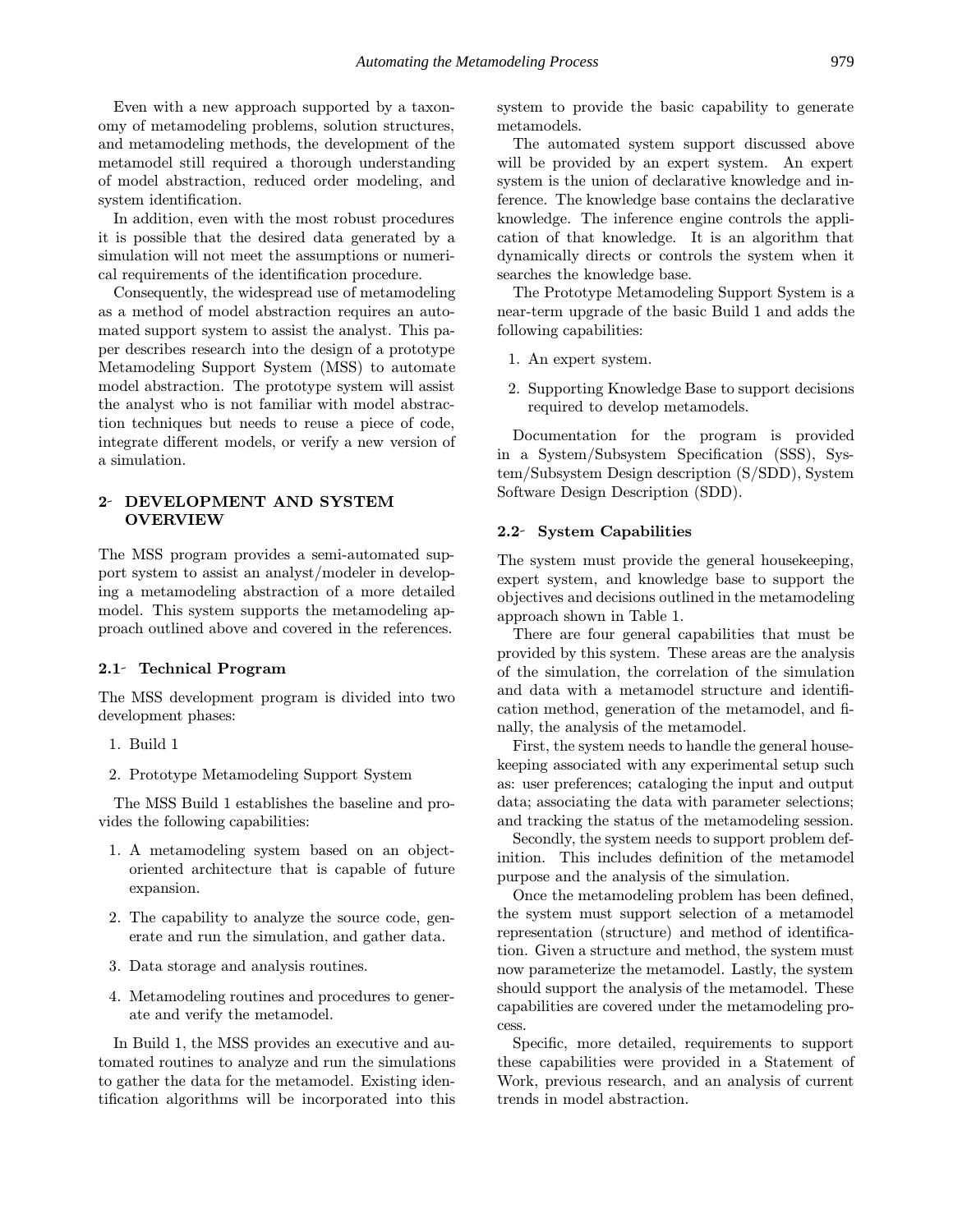| <b>MAJOR AREA</b>  | <b>OBJECTIVE</b>           | DECISION/ACTION            |
|--------------------|----------------------------|----------------------------|
|                    | Metamodel Purpose          | Scope                      |
|                    |                            | Use                        |
| Problem Definition | Simulation Characteristics | External Characteristics   |
|                    |                            | Internal Characteristics   |
|                    | System Representation      | System description         |
|                    | Identification Methodology | System class               |
|                    |                            | Metamodel Structure        |
| Metamodeling       |                            | Identification Methodology |
| <b>Process</b>     | Generate                   | Experimental Design        |
|                    | and verify metamodel       | Run the Simulation         |
|                    |                            | Collect Data               |
|                    |                            | Generate the Metamodel     |
|                    |                            | Verify the Metamodel       |

|  | Table 1: Metamodeling Approach |  |
|--|--------------------------------|--|
|--|--------------------------------|--|

# 3 DESIGN PROCESS

The fact that the MSS must interact with a variety of different legacy simulations with unknown structure dictates a robust, modular, scaleable, and extensible design. A point design would not be able to adapt to different model or simulation structures or handle the different types of analysis to be performed. This dictate, and the fact that this was a software development, seemed to demand an Object-Oriented design approach.

System capabilities, however, stem from the requirement to support a structured sequential process. The functionality is process related and does not reside in or be derived from any of the objects that exist in the environment. Also, the MSS is not a component of another system but a system of systems under the supervisory control of the MSS executive. This analysis supports a structured Systems Engineering design approach.

While Systems Engineering provides a high-level functional architecture, Object-Oriented (OO) Modeling and Design generates a set of lower level functions that should (more properly) be called methods or operations. Unfortunately, it is usually not possible to distribute the methods of the OO classes among the different functional elements that result from Systems Engineering. Consequently, at this point there are two incompatible structures. This issue was addressed in Caughlin (1997b). The design of the MSS followed the method proposed in that paper. A summary of the method follows:

- 1. Follow the standard Systems Engineering process generating the system capabilities with a functional decomposition and allocation of requirements.
- 2. Initiate the Object-Oriented Modeling and Design process identifying the underlying objects that are basic to the problem at hand. Identify object attributes, operations (methods), relationships and associations. Develop a class structure, prototype code, and data dictionary.
- 3. Beginning with system capabilities (requirements), define operating "States and Modes" of the system that are consistent with the functional architecture. Display these states and modes in a flow chart.
- 4. Using the functional capabilities (architecture) and the States and Modes Flow Chart, connect the functionality that comes from the Systems Engineering process to the objects that result from Object Modeling Techniques by the definition of abstract "manager" and "controller" objects that connected the "top down" functionality with the "bottom up" objects.

# 4 SYSTEM DESIGN

Presentation of the design of the MSS is organized under Requirements Analysis, Functional Design,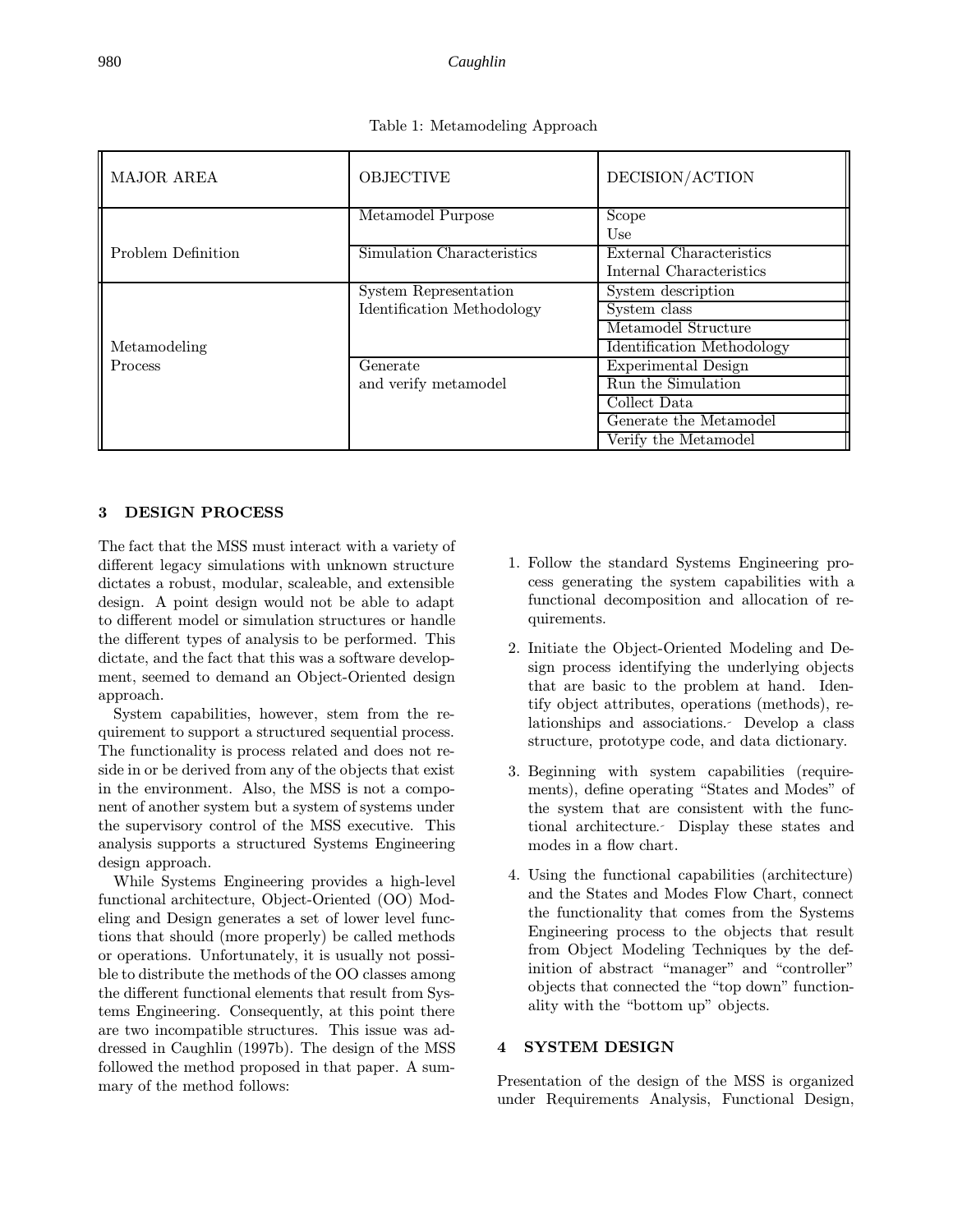Object-Oriented Design, and KnowledgBase Design. This section concludes with the resulting System Architecture. Requirements Analysis and Functional Design followed the standard Systems Engineering Process (EIA/IS-632 1994).

#### 4.1 Requirements Analysis

An analysis of the required functionality and the process that the MSS is to support led to 511 requirements. Requirements Traceability and Management was accomplished with a CASE tool – Requisite Version 2.0.18.

System Capabilities were organized as follows:

- 1. Interface Capabilities
	- (a) User Login
	- (b) Session Establish/Restore
	- (c) Session Configure
	- (d) Select Operation
- 2. Problem Definition Capabilities
	- (a) Metamodel Purpose
	- (b) Simulation Characteristics
- 3. Metamodel Capabilities
	- (a) Select Metamodel Set
	- (b) Select Identification Method
	- (c) Select Experimental Design
	- (d) Run Model
	- (e) Fit Metamodel
	- (f) Verify Metamodel

Additional (nonfunctional) capabilities and constraints were also identified. Internal and external interfaces were defined.

## 4.2 Functional Design

System capabilities were decomposed and allocated to functions based on the following required States and Modes: Login (Standby); Configure (Define) Session; Problem Definition; Metamodel; and Maintenance States. The operating modes are "Manual," "Assisted," and "Automatic" and apply primarily to the Problem Definition and Metamodeling States. These modes determine the level of support provided by the Expert System.

#### 4.2.1 States and Modes

Login (Standby) State. This is the initial state of the system prior to login to the MSS. In this mode, the system will determine who the analyst is, which process is to be modeled, and the status of the process at login. This state allows the analyst to suspend a session and come back to it at a later time. This state operates only in the manual mode although defaults are provided.

Maintenance State. This state allows the various maintenance functions. This state supports file and knowledgebase maintenance. In addition, user profiles and preferences are established in the maintenance state. Again, this state operates only in the manual mode.

Configure Session State. In this state, the analyst defines the objectives of the session. Here we identify the simulation that will be modeled and provide the data that will support the Problem Definition State. This state can operate in both the manual and assisted mode and cannot be exited until all of the data is provided.

Problem Definition State. The Problem Definition State can function in both the manual and assisted modes. This state provides all of the data defined as a priori information. There are two major areas that are addressed. The first area is the purpose of the metamodel. The second area is the characteristics of the simulation that is to be metamodeled.

Metamodel State. The Metamodel State provides the ability to complete the metamodeling procedure. These steps include selection of the metamodel set and identification method, selection of the experimental design, running of the model, fitting the metamodel, and finally, verification of the metamodel. This state operates in all modes.

#### 4.2.2 Functions

Analyzing the Required Capabilities with respect to the States and Modes resulted in the following functions for the requirements allocation.

User Interface (UI). The UI component provides the multimedia control and display interface to the user. It interprets and error checks user inputs and it provides graphical, text and video displays, and audible alarms. It displays out-of-tolerance conditions visually and, if it is a critical parameter, audibly.

Data Manager (DM). The DM provides all of the functionality associated with the management of MSS data. As such, the DM supports data requests from all other functions. Data archiving is accomplished on a Load/Save basis as opposed to a data entry basis.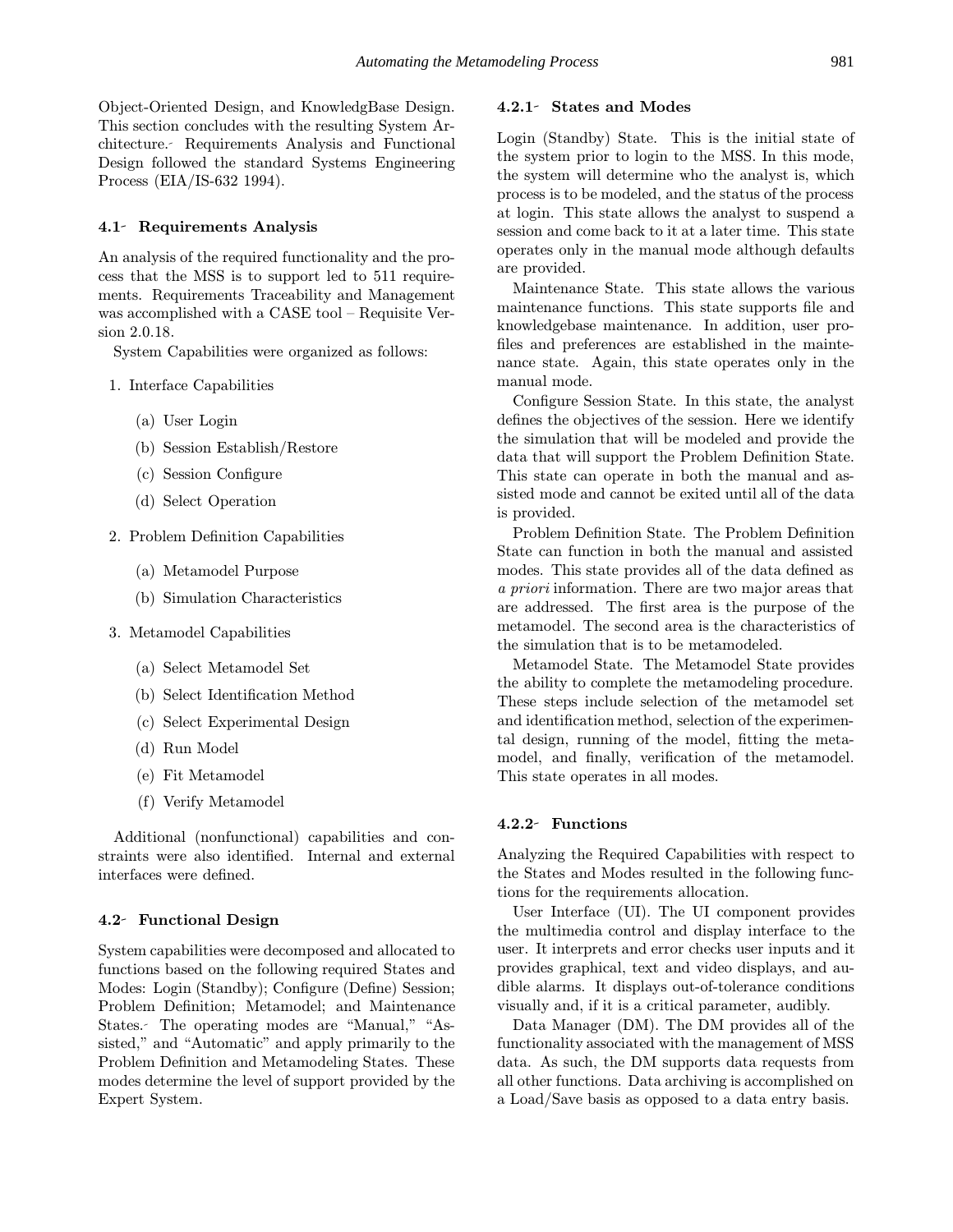## 982 *Caughlin*

Scenario Manager (SM). The purpose of the SM is to structure and manage the data used to generate the metamodel. The SM provides three different types of support to the MSS.

First, the Scenario Manager supports data gathering for the problem definition steps of the process. At this stage, the Scenario Manager determines prior information for construction of the metamodel.

Next, the Scenario Manager uses the data from problem definition to generate input data for the simulation. The combination of simulation input and output becomes the input for the identification routines that generate the metamodel. The SM manages the input and output data (through the Data Manager) that will be used to generate a metamodel.

Lastly, the Scenario Manager provides the ability to link the various functions to complete the metamodeling process. Development of the metamodel is a multi-stage process. In the first stage we determine the purpose and characteristics of the simulation. Complete determination of the simulation characteristics, however, requires the output data from the simulation which is provided by the Metamodel Manager. Consequently, the process moves from the Scenario Manager to the Metamodel Manager and back to the Scenario Manager. The last type of support provides by the SM is in tracking this interaction.

These stages are iterative and the sequence of the operation can vary depending on the data and the outcome. Based on data from the Problem Status File generated by the Session Manager (discussed below), the Scenario Manager first determines the status of the solution and what data is required to proceed to the next step of the metamodeling process. From this analysis, the proper SM response is selected.

Metamodel Manager (MM). The MM provides the capability to generate the metamodel.

The first step is to postulate a metamodel. The MM assists with the initial definition of the metamodel structure and guides the selection of the metamodel set. The MM should provide a recommended metamodel set based on the problem and the simulation that is to be metamodeled.

Given the metamodel set, the next decision is the selection of the ID methodology. When we have established the metamodel set we should compare the metamodel set to the metamodeling problem to insure consistency of the metamodel problem. With the metamodel set and ID methodology determined, we use this information to define requirements for the Experimental Design. These selections constrain the Experimental Design and define the Input-Output Data requirements.

The MM subsystem should provide a recommended experimental design based on the problem definition, metamodel set, and ID methodology.

Once the experimental design is defined it should also be compared to the metamodel problem to insure that the design and problem are consistent. Based on the metamodel set, ID methodology, and Experimental Design, we can identify appropriate analysis tools. This step also identifies preprocessing data analysis required to verify the results of the design.

Once the metamodel set, ID methodology, Experimental Design, and analysis tools are defined the simulation controller can configure data capture files and then run the simulation to generate the output data. The I/O must be configured for each simulation along with the simulation run times and message passing. At this time we load simulation and configuration files and execute the simulations as defined.

This data must be analyzed (before the generation of the metamodel) to insure that it meets the restrictions of the method (Belsley 1980, Ljung 1987). In general, we:

- 1. Assess for collinearity
- 2. Remove trends and Outliers
- 3. Select useful portions
- 4. Filter to enhance important frequency ranges

The MM now gets metamodel data files and metamodel parameters using the data manager. With the data from the simulation, the metamodel set and the ID methodology, the MM now fits the metamodel to the data. After generation of the metamodel the MM then must verify that the metamodel meets the requirements of the problem definition.

Session Manager (SEM). The SEM manages the status of the current session. First the SEM must identify the user and their status as Expert / Advanced / Novice. The SEM then gets a general idea of what the objective of the session. From these objectives the SEM determines if special resources are required.

The SEM also provides the ability to suspend sessions, recover from, and continue with a previous session if requested.

The SEM then configures and manages the session and the session state via the Login and Session State Files.

We have discussed capabilities (requirements) and a functional decomposition and allocation that meets these requirements. Rather than proceeding with the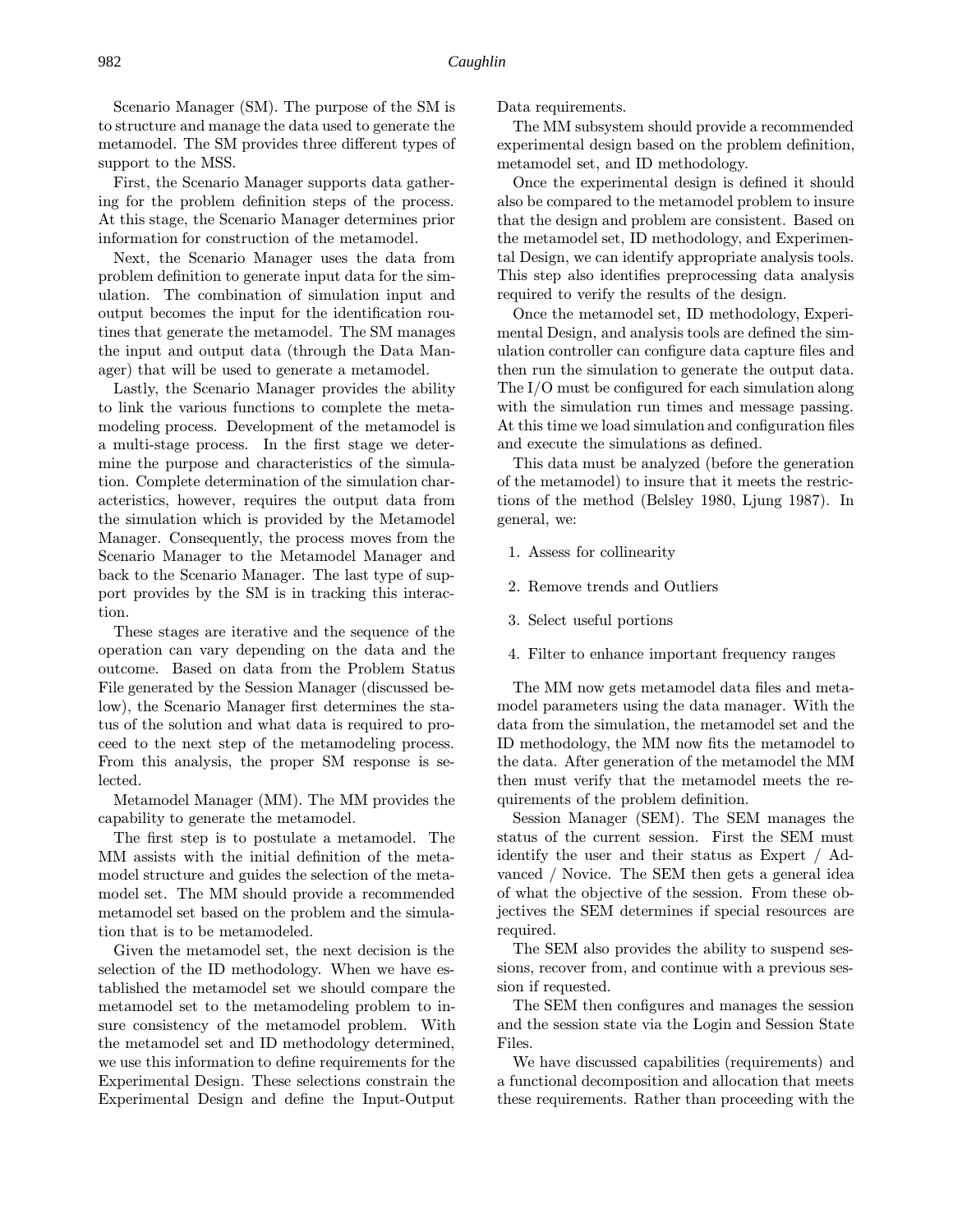design process, our methodology dictates an Object-Oriented approach to the problem. We discuss this analysis next.

### 4.3 Object-Oriented Design

Beginning with the same problem statement, application of Object-Oriented Modeling and Design to the requirements results in the following primary objects:

- 1. Analyst
- 2. Project
- 3. Problem
- 4. Simulation
- 5. Metamodel
- 6. Metamodel Set
- 7. Metamodel Parameters
- 8. Data

This analysis continued with identification of object attributes, operations (methods), relationships and associations. A class structure, prototype code, and data dictionary was developed. Object-Oriented Modeling and Design was supported by OMTool that was developed by General Electric Advanced Concepts Center and implements Object-Oriented Modeling and Design as defined by Rumbaugh (Rumbaugh 1991).

In a typical OO methodology, the next Analysis step is to develop the dynamic model by preparing scenarios of typical interaction sequences, identifying events that occur between objects, preparing an event trace for each scenario and an event flow diagram for the system. A functional model is used to describe the transformation from input to output by determining input and output values and developing data flow diagrams to show functional dependencies and identify constraints.

In the design methodology that we follow, however, this data is provided by the Systems Engineering process. We do not continue with the OO design but use these object classes to populate the "player" or lower level of the architecture.

Manager objects are defined that implement the functionality defined by the system states and modes. The player level identifies the objects that must be addressed, Intermediate level "controller" objects are designed to make the connections between the manager and player levels.

## 4.4 KnowledgBase Design

Expert System support is provided for two purposes. The first purpose is to assist in execution of the Metamodeling process as we have defined it. The process can be executed using many different sequences. The Expert System constrains this sequence to insure that required information is available at each step and that results conform to assumptions.

The second area of support is assistance in decisions required by the process. Here, we help with selection of the metamodel structure, identification method, analysis tools, etc. This is the Decision Assistance Knowledgebase.

The Metamodeling Process Knowledgebase is part of the original specification since it's contents are well known. The MSS contains the ability to record and incorporate the metamodeling results. The Decision Assistance Knowledgebase will be developed as the MSS is used to generate metamodels by recording decisions and the effectiveness of these decisions.

### 4.5 System Architecture

The software architecture is a framework for the interconnection of subsystems within some major system - in this case the MSS. Each of these component systems are defined by their capabilities and are composed of functions (subsystems) which in turn are a collection of objects (modules).

The MMS is composed of six levels: the top level, the manager level, the component level, the player level, the data level, and the library level (only 4 are shown in Figure 1). The top level encapsulates the abstraction of the MMS and supports the four sequential processing steps: system login, configure the session, define the metamodeling problem, generate and verify the metamodel. The ability to maintain the system is also provided. This level is described by the "states and modes" of operation.

This functionality is implemented by subsystems derived from the functional allocation by objects of the "manager class." This class is expected to completely support MMS capability requirements in these five processing steps. This class of components are instantiated as the different objects required to provide this functionality. These objects are the User Interface (UI), Data Manager (DM), Scenario Manager (SM), Metamodel Manager (MM), and the Session Manager (SEM).

The lower "player" level consists of the objects that are generated by the Object-Oriented Design. The player level encapsulates the entity object classes that are the inputs and products of the MSS such as the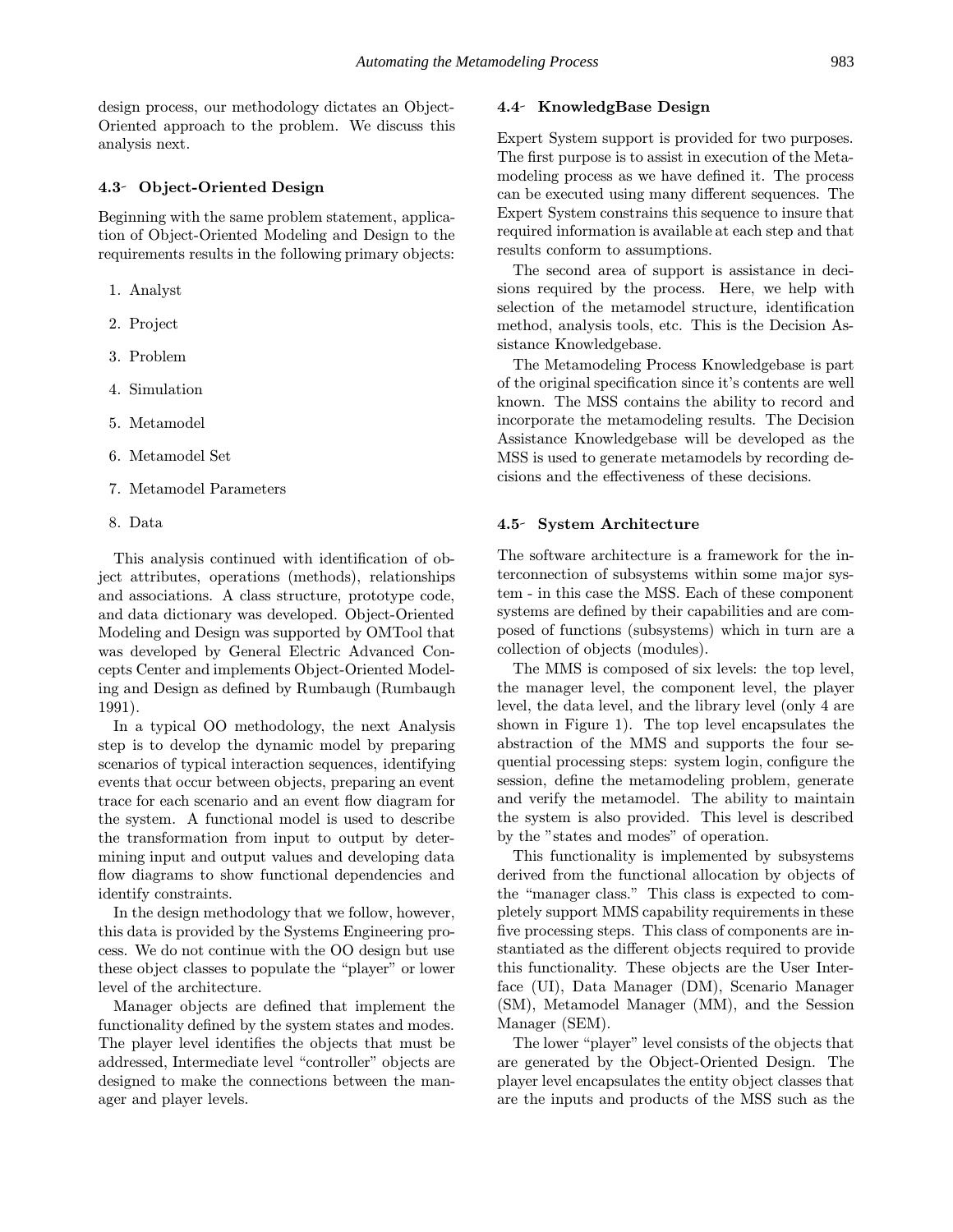simulations, metamodeling problems, and metamodels. These are the entities that will be generated and/or manipulated in the course of the generation of the metamodel.

The connection between the manager and player levels is accomplished by the definition of an intermediate level. This intermediate level is the collection of subsystems that perform the various operations of the MSS. In the description of the system, they are called "controllers." The component level "controllers" provide the connection between the managers and player objects.

Table 2 below shows the "Manager" class, the Systems Engineering functions performed by the class and the objects of the OO design from OMT that are affected.

A data level consists of the data objects required to manage the processes and control the products. Lower level library objects also exist that are used to implement standard functions that are not explicitly named.

#### 5- IMPLEMENTATION

Many of the components required to meet the functional requirements of the MMS already exist.

An existing code analyzer can be used to analyze the simulation characteristics. Data can be efficiently stored in any number of relational databases (e.g. external simulation characteristics are already provided in a SIMTAX database (Anderson, et al. 1989).



Figure 1: MMS Architecture

In addition, there are a number of expert systems that could be used to provide automation support. Identification and analysis routines are available as well as a number of numerical engines.

Rather than develop all of the components of the MSS, the decision was made to develop a shell or mainframe that would integrate and manage both new and existing components.

This shell was developed with Microsoft Development Studio and C++ language using the Microsoft Component Object Model, the Microsoft Foundation Class Library, and the DAO database interface. MSS targets the Windows NT operating system.

The OO design was accomplished in OMTool. These files will be integrated into the Microsoft Development Studio.

| MMS MANAGER                                        | <b>FUNCTIONALITY (SE)</b>                    | PLAYER (OMT)                                       |
|----------------------------------------------------|----------------------------------------------|----------------------------------------------------|
| User Interface<br>Data Manager<br>Scenario Manager | Interface<br>Interface<br>Problem Definition | Analyst<br>Data.<br>Problem<br>Simulation          |
| Metamodel Manager                                  | Metamodel                                    | Metamodel<br>Metamodel Set<br>Metamodel Parameters |
| Session Manager                                    | Interface                                    | Project                                            |

Table 2: Connection Between Objects and Functions